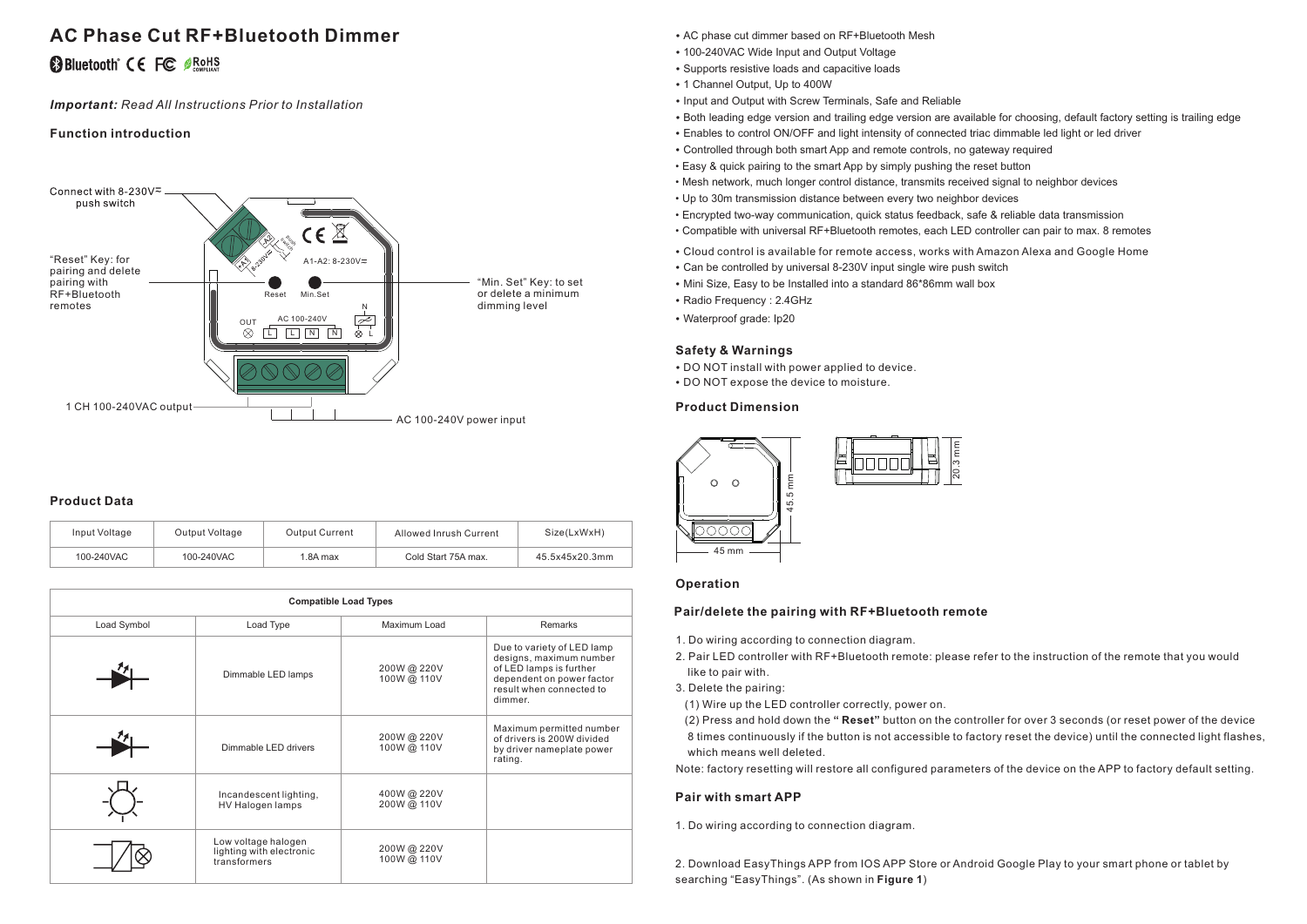#### 3. Enable Bluetooth on your smart phone or tablet. (As shown in **Figure 2**)



4. Run Easythings APP, tap add button "  $+$  " on the APP to add device, then choose "Discover devices" to discover device, then **short press the "Reset" button on the dimmer twice** (or **reset power of the dimmer twice continuously**) to set the device into pairing to APP mode. (As shown in **Figure 3** & **Figure 4** & **Figure 5**)

| all中国移动 全 | 下午4:57                  | 64% <b>m</b>   |
|-----------|-------------------------|----------------|
| $\ddot{}$ | <b>Devices</b>          | $\mathfrak{C}$ |
|           |                         |                |
|           |                         |                |
|           |                         |                |
|           |                         |                |
|           | No devices found        |                |
|           | Add mac address         |                |
|           | Scan QR code            |                |
|           | Manually                |                |
|           | <b>Discover devices</b> |                |
|           | Help                    |                |
|           | Cancel                  |                |
|           | Figure 4                |                |

**Note:** multiple dimmers can be discovered by the APP at the same time.

5. Once the device/devices are discovered, tick the device/devices and tap "Save" button, the device/devices will be added successfully. (as shown in **Figure 6**)

## **Wiring diagram**

#### **Notes for the diagrams:**

**L** - terminal for live lead

**N** - terminal for neutral lead

**Out** - output terminal of the dimmer (controlling connected light source)

**+A1** - terminal for push switch

**-A2** - terminal for grounding to the switch connected to the dimmer

#### **1) With Single Push Switch**



**2) With Multiple Push Switches for Multiple Control Points**



#### **Note:**

1) The max. allowed inrush current of this dimmer is cold start 75A, when connecting LED drivers or LED luminaries in parallel, please make sure that the total inrush current of the parallel connected drivers or . luminaries do not exceed the max. allowed inrush current of this dimmer

2) The recommended number of parallel connected drivers or luminaries shall not be more than 10, otherwise the dimmer may be damaged due to the high inrush current at the moment of starting.